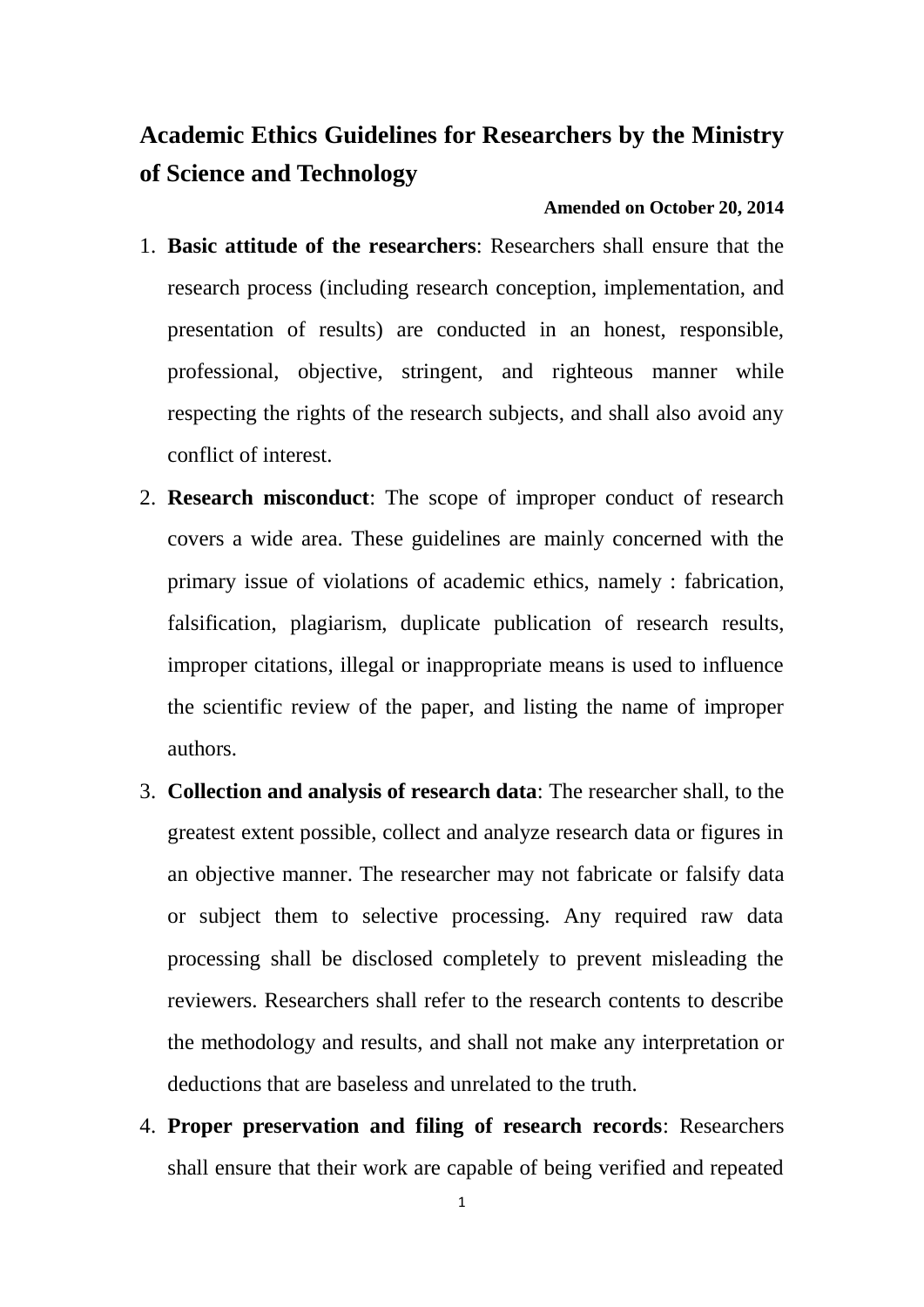by others, and shall clearly, accurately, objectively, and comprehensively record all research methodologies and data. Raw data shall be retained properly for a reasonable period of time.

- 5. **Publication and sharing of research data and outcomes**: After having the opportunity in finalizing relevant priorities, researchers shall be promptly and openly share research data and results. Any data collected by using the state's research grants and funding shall be openly shared with other academic groups to use.
- 6. **Acknowledgment of the contribution of others**: Where data or opinions provided by other parties were used, the researcher shall respect the intellectual property rights of the said parties, cite their sources, and avoid misleading others with respect to the originality of these data or opinions. Any substantial use of contents generated by other parties without proper citation and in a way that misleads the reviewers on the originality of the said contents shall be regarded as plagiarism. The following lists 4 supplementary points for this section:
	- a. Where the plagiarism is not concerned with the core contents of the research, such as background, general description of research methods, or where the plagiarism consisted of improper citations that does not mislead reviewers on the originality of the paper, the established rules of the field of research shall be used to determine the severity of such acts.
	- b. Failure to comply with academic rules or non-stringent citations may be a result of the author's negligence. Such acts shall be self-regulated by the academic community (or the related academic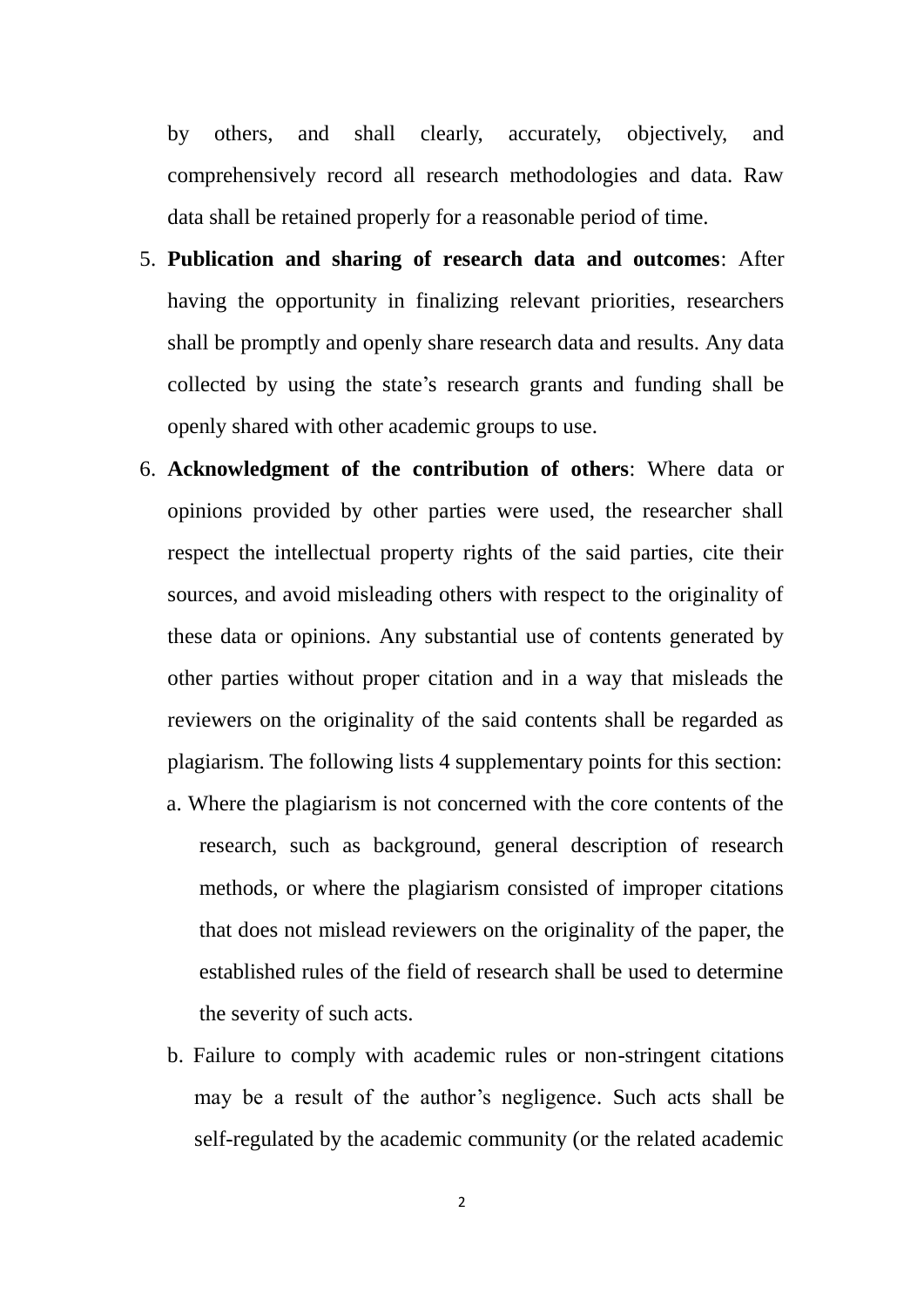department of the Ministry can send official letters to rectify this issue). Although such acts may not necessarily be penalized by the Ministry, they shall be avoided where possible, and authors shall be familiar with academic rules and the proper methods of citation.

- c. Research conducted by multiple individuals and published on the same paper can be regarded as the research outcomes of each individual. However, where research is conducted by multiple individuals were published separately (where multiple papers use the same research data but analyzed using different methods or perspectives), the contribution of other individuals shall be specified (for example, citing the source of the research data). Uncited data may be suspect of misleading.
- d. Jointly published papers, joint applications of research projects, integrated research projects and sub-projects can all be regarded as joint works (whether in whole or in part). Citations of joint works will not be regarded as plagiarism. If common rules adopted by the specific field require that papers authored by students under a professor's instruction to be jointly published, the instructing professor may be regarded as the co-author of the paper. When citing such papers, however, the student's contribution shall be acknowledged.
- 7. **Constraint on self-plagiarism**: Research projects and papers shall not plagiarize the author's works that have already been published. Research projects shall not include research where the results have already been published. Authors shall not conceal research results that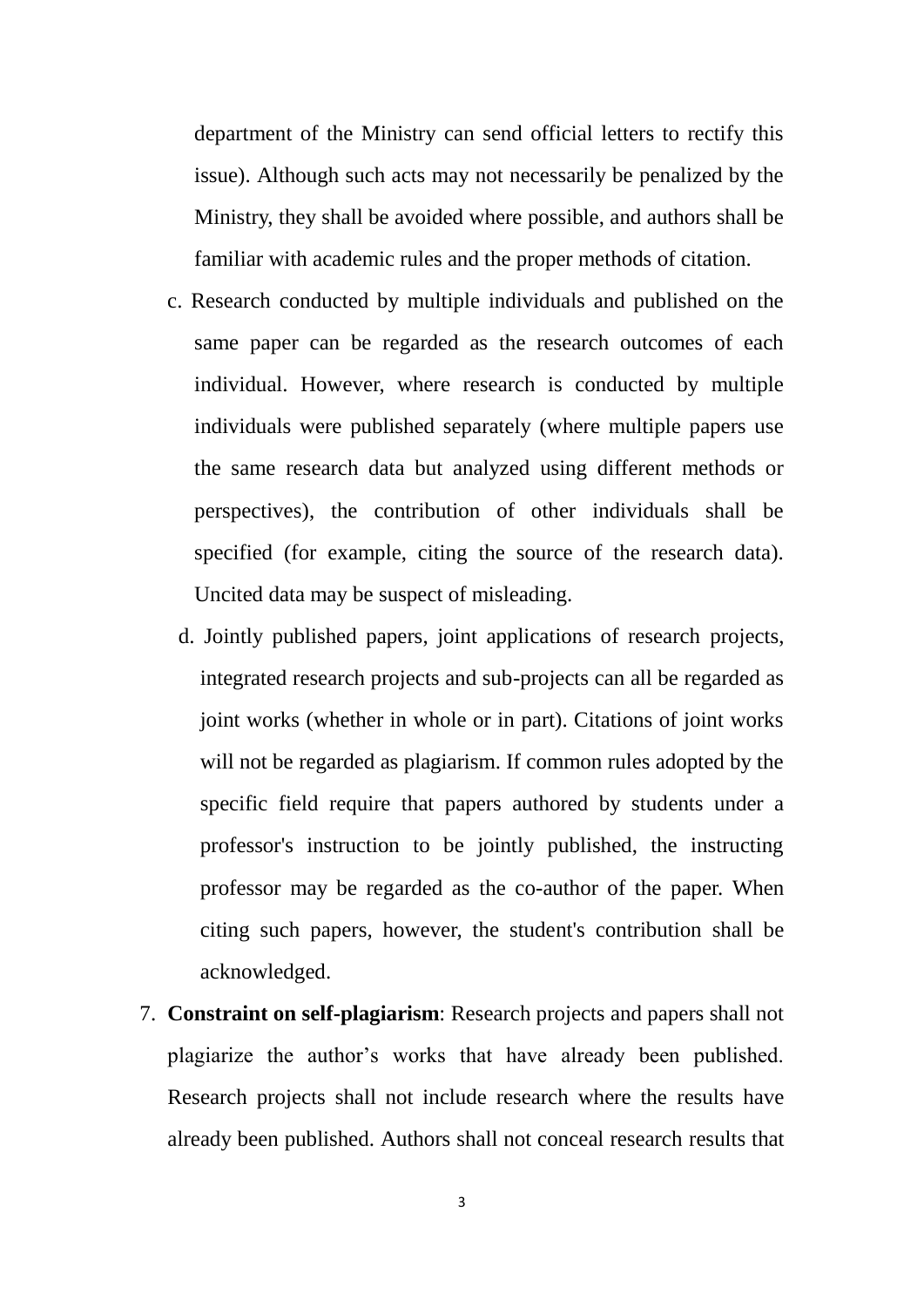they have already published or attempt to mislead reviewers on their contributions or originality. The severity of self-plagiarism shall be based upon whether the plagiarized contents are the core contents of the work, and whether the plagiarized contents are misleading or exaggerates the original contribution of the paper. The following lists the two supplementary points for this section:

- a. Certain works shall be regarded as the same work (conference papers or research results presentations that are later published in a journal) and not be regarded as plagiarism. Research projects and result reports shall not be regarded as formal publication, and would not require self-citation. Where conference reports are not regarded as a formal publication in the field, self-citation is not required as well.
- b. Publication of identical research results in different languages may, according to the characteristics of the field of research, be regarded as papers written for different readers. However, the published paper shall also specify the original paper. Failure to specify the original paper while listing it in the bibliography is a clear attempt to mislead that these two papers are independent research with their respective results, leading to double counting of research results. This act shall be avoided, but enforcement shall be carried out independently by the academic group.
- 8. **Avoiding multiple submissions** : Multiple submissions (paper or research project) will result in repeated reviews and inefficient use of reviewing resources, and shall be avoided accordingly. Research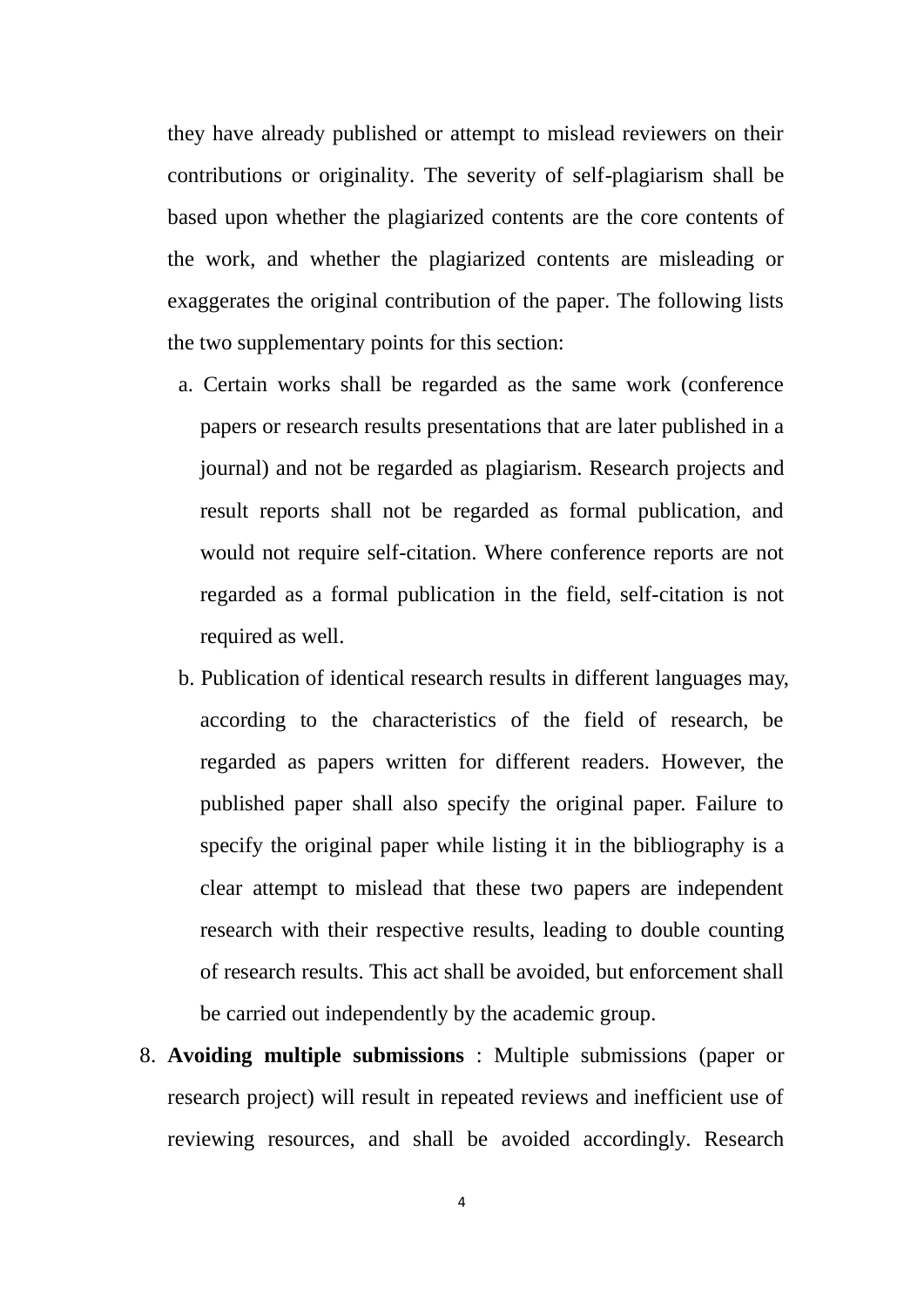projects shall avoid using identical contents to repeatedly apply for research grants. The search project shall specify multiple applications for different sources of funding and grants. If all funding and grants have been acquired and if the contents supported by the grants are repeated, the researcher shall select one of these to conduct the research. Research contents that are related but separated shall be specified accordingly.

- 9. **Responsibility of co-authors**: Co-authors shall provide significant and substantial academic contribution (such as the conception and design of the research, data collection and processing, data analysis and interpretation, and writing of the research paper) before they may be listed for the paper. According to the principle of joint responsibility, co-authors shall be responsible for the corresponding contents in the paper within a reasonable scope. In other words, any co-author listed in the paper shall be responsible for the part that they have contributed.
- 10.**Constraint on peer review**: Researchers may not carry out any illegal or improper acts to influence the peer review process of the paper. When researchers participate in peer review processes, they shall maintain confidentiality and provide a prompt, impartial, and stringent review, and shall comply with the principles of recusal for conflicts of interest. Any research data acquired during the review process shall not be disclosed or used in their own research without prior agreement.
- 11.**Recusal for conflicts of interest and disclosure:** Researchers shall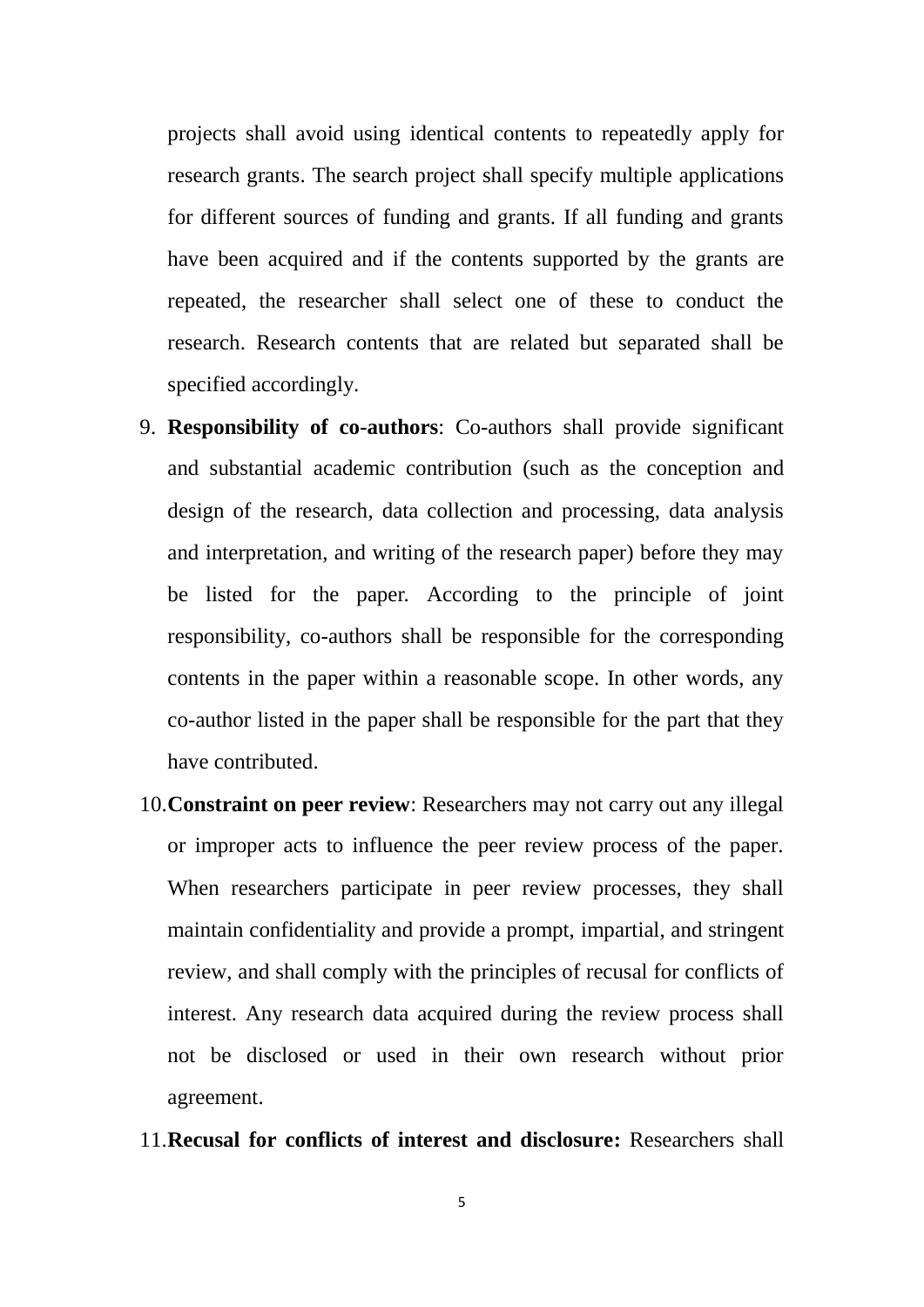disclose any information that may affect the research project or reliability of the review process in order to comply with the principle of recusal for conflict of interest.

- 12.**Report of research misconduct**: Where any fabrication, falsification, plagiarism, or other conduct of research that violates academic ethics has been found by the researcher, the said researcher is responsible to report these violations to the relevant competent authorities.
- 13.**Handling of research misconduct**: Institutions, publishers, and professional organizations related to academic research shall establish a comprehensive mechanism for the handling of any action that research misconduct. Such violations shall be handled promptly, impartially, professionally, and confidentially. Care shall be taken to provide proper protection and confidentiality of the whistleblower.
- 14.**Responsibilities of academic institutions for academic ethics:** Academic institutions shall promote awareness for academic ethics amongst their researchers in order to maintain the quality of research results and the high standard of ethics required of the academia .